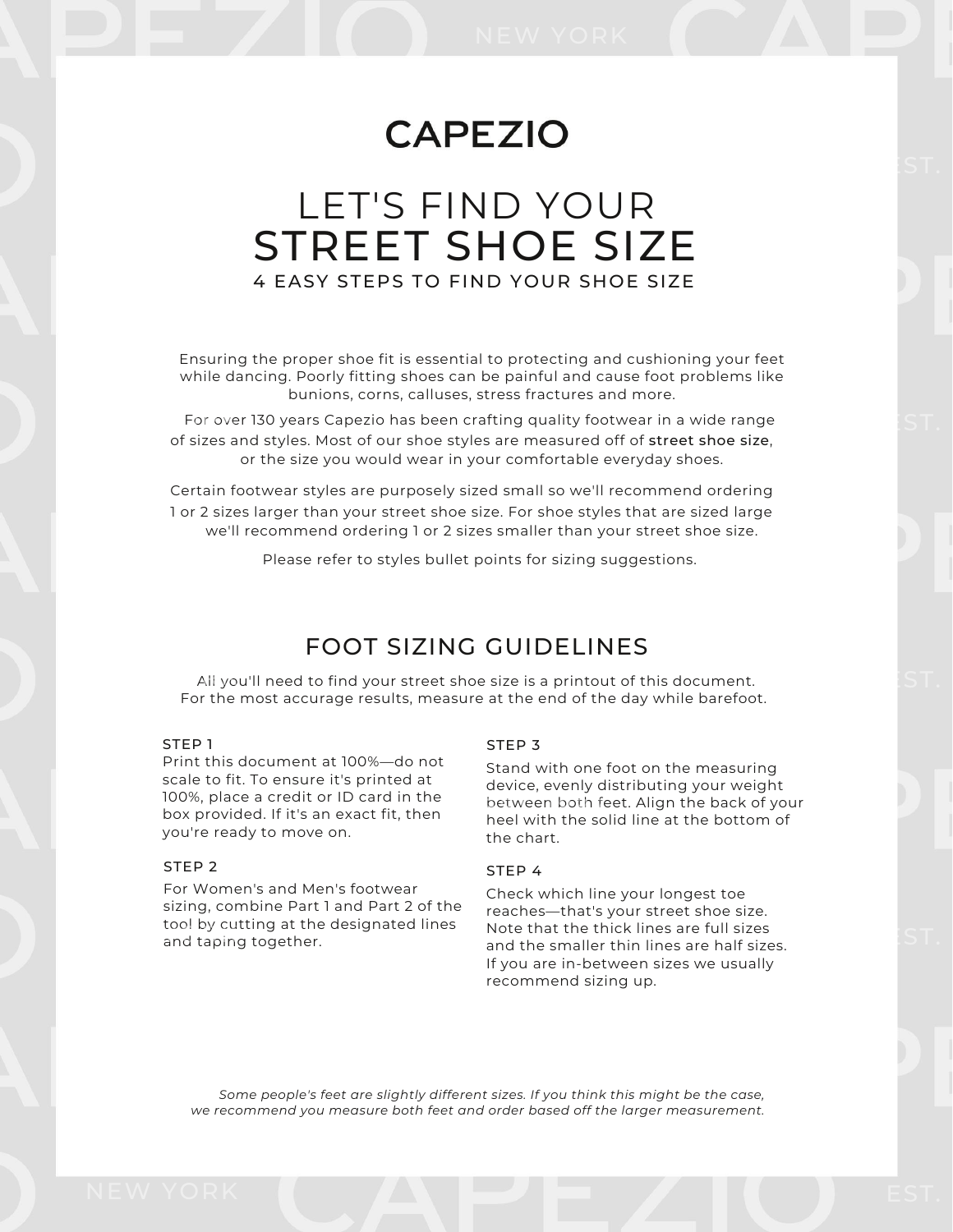# SHOE SIZE CHART CHILDREN'S

Print this document at 100%—do not scale to fit. Place a credit or ID card in the box below to ensure accuracy.



Place r<br>ወ a<br>Fi or ID card here to confirm pag e m. printe d م<br>ب 10 0 %.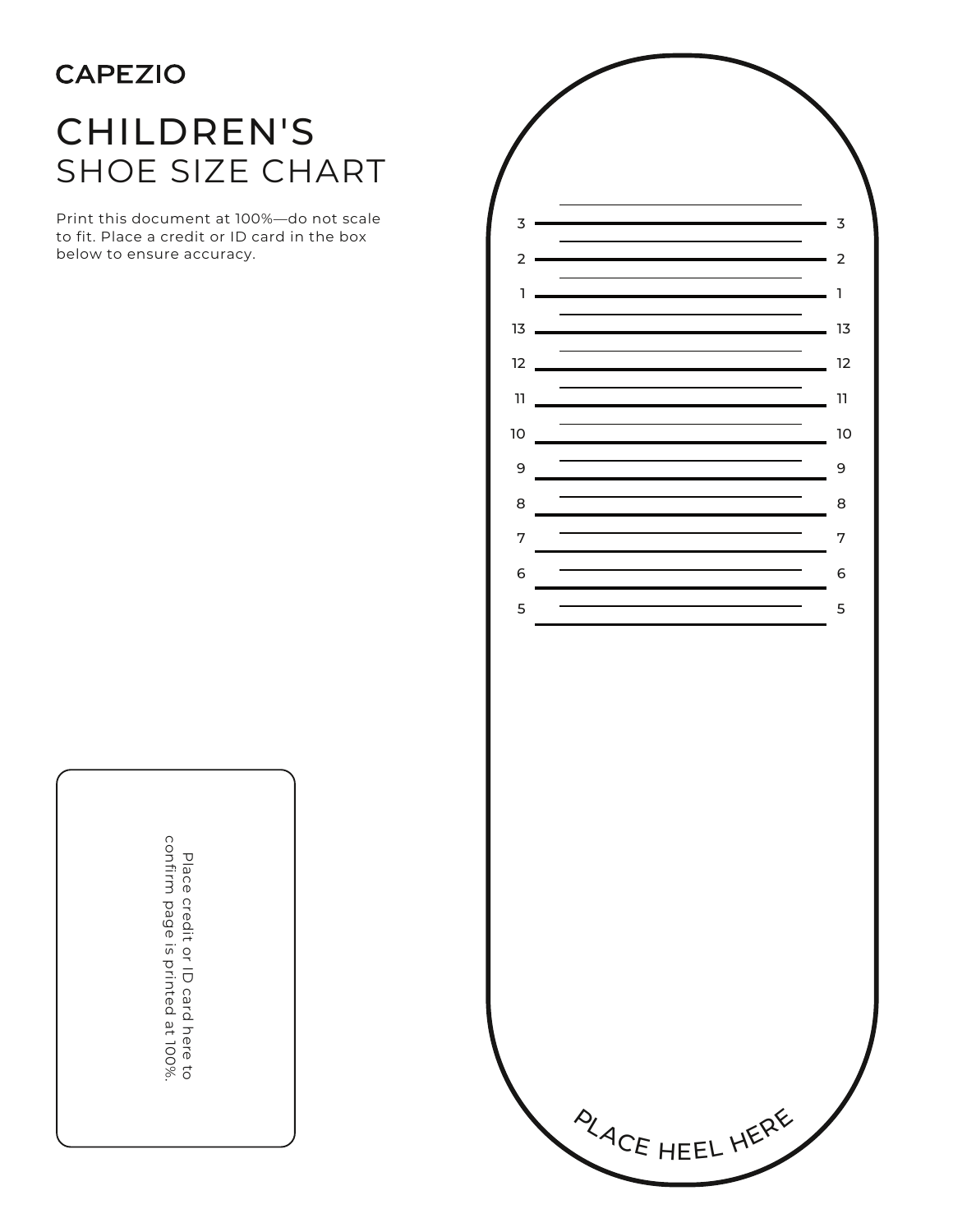# WOMEN'S SHOE SIZE CHART

Print this document at 100%—do not scale to fit. Place a credit or ID card in the box below to ensure accuracy. Combine Part 1 and Part 2 of the tool by cutting at the designated lines and taping together.



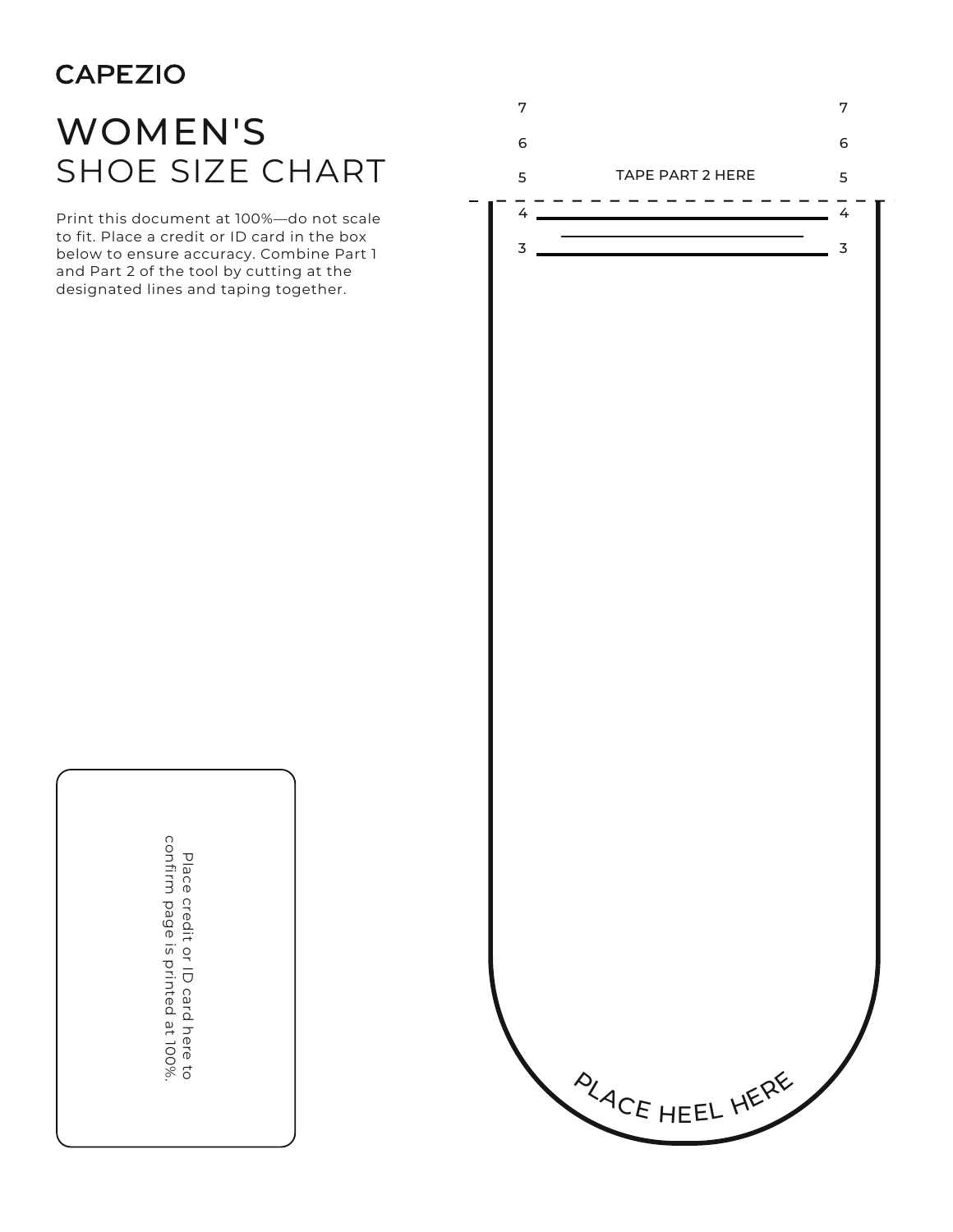# WOMEN'S SHOE SIZE CHART

Print this document at 100%—do not scale to fit. Place a credit or ID card in the box below to ensure accuracy. Combine Part 1 and Part 2 of the tool by cutting at the designated lines and taping together.



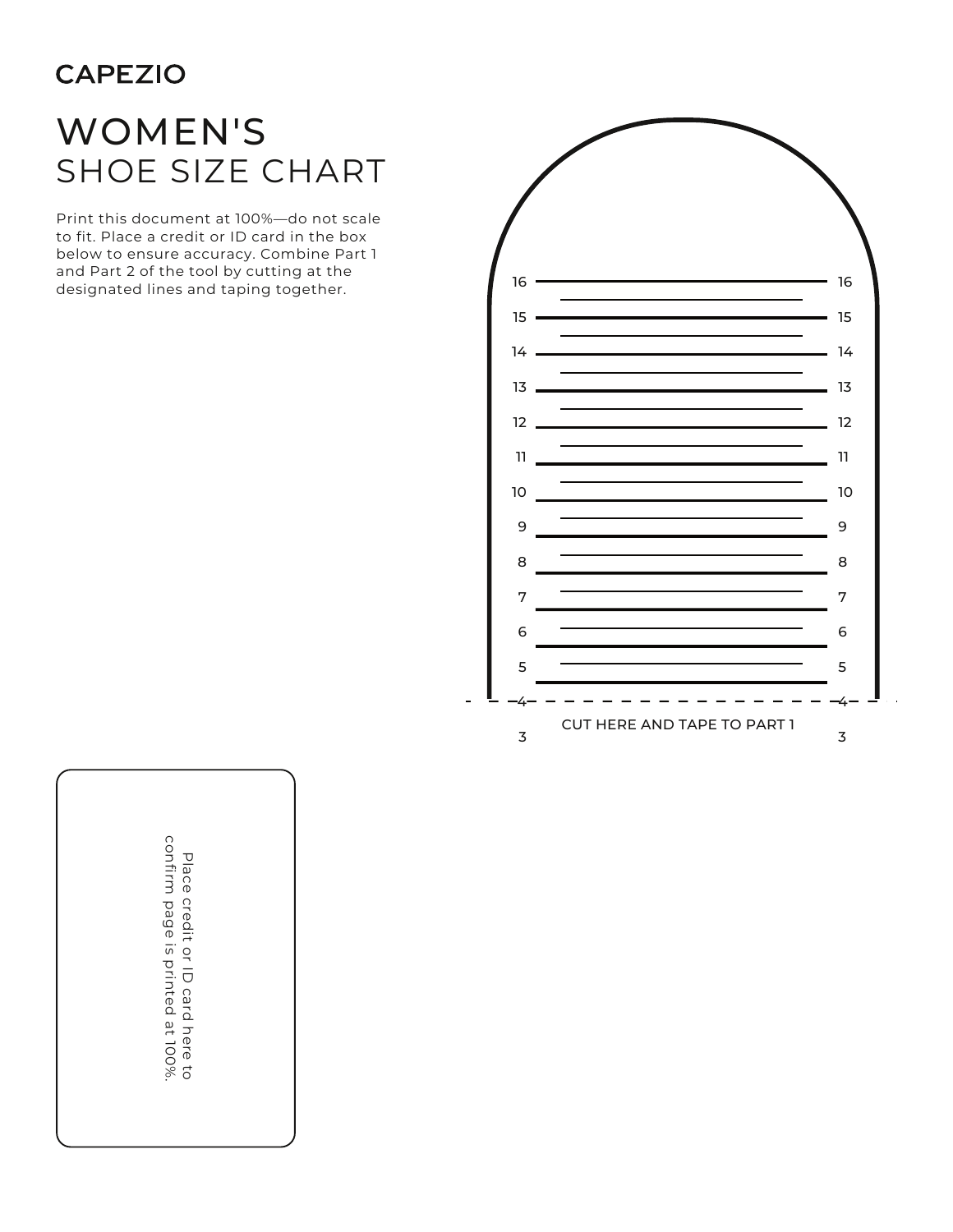# SHOE SIZE CHART MEN'S

Print this document at 100%—do not scale to fit. Place a credit or ID card in the box below to ensure accuracy. Combine Part 1 and Part 2 of the tool by cutting at the designated lines and taping together.

E ACE HEEL HERE  $\zeta$ HF  $\bm{\zeta}$ CE HEEL HEY  $\boldsymbol{\mathcal{L}}_j$ E

Place r<br>ወ a<br>Fi or ID card here to confirm pag e m. printe d م<br>ب 10 0 %.